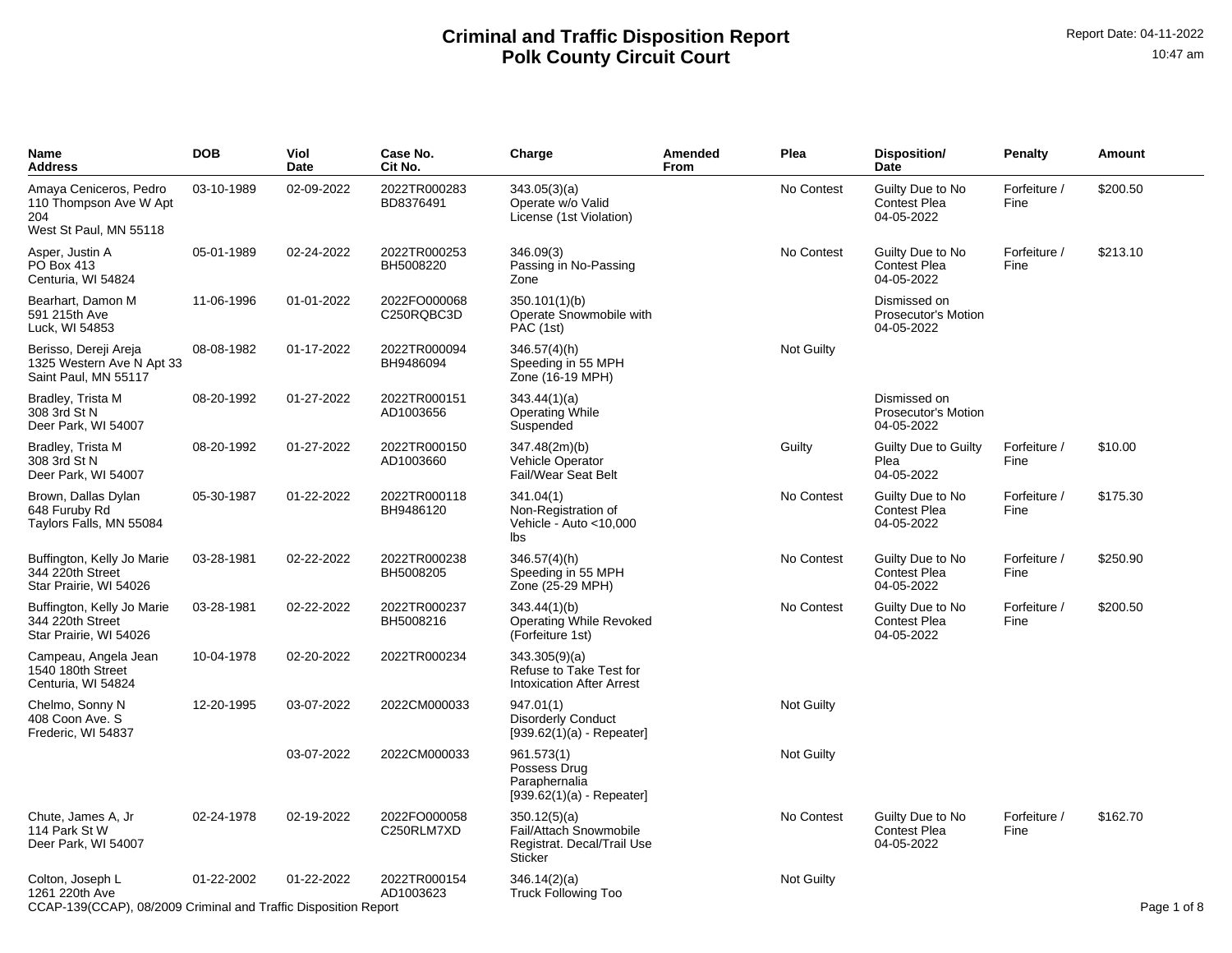| Milltown, WI 54858                                                                                             |            |            |                            | Closely                                                            |            |                                                       |                      |             |
|----------------------------------------------------------------------------------------------------------------|------------|------------|----------------------------|--------------------------------------------------------------------|------------|-------------------------------------------------------|----------------------|-------------|
| Colton, Joseph L<br>1261 220th Ave<br>Milltown, WI 54858                                                       | 01-22-2002 | 01-22-2022 | 2022TR000153<br>AD1003634  | 346.89(1)<br>Inattentive Driving                                   | Not Guilty |                                                       |                      |             |
| Colton, Joseph L<br>1261 220th Ave<br>Milltown, WI 54858                                                       | 01-22-2002 | 01-22-2022 | 2022TR000152<br>AD1003645  | 343.44(1)(a)<br><b>Operating While</b><br>Suspended                | Not Guilty |                                                       |                      |             |
| Cronick, Hailey J<br>133 Industrial Dr<br>Osceola, WI 54020                                                    | 08-05-1981 | 02-11-2022 | 2022TR000198<br>BD8363504  | 343.44(1)(a)<br><b>Operating While</b><br>Suspended                | Not Guilty |                                                       |                      |             |
| Cronick, Hailey J<br>133 Industrial Dr<br>Osceola, WI 54020                                                    | 08-05-1981 | 02-11-2022 | 2022TR000197<br>BD8382010  | 344.62(2)<br>Operating motor vehicle<br>w/o proof of insurance     | Not Guilty |                                                       |                      |             |
| Culver, Mitch Ryan<br>211 1St Ave N<br>Frederic, WI 54837                                                      | 03-20-1990 | 12-19-2021 | 2022CT000013<br>BD8363320  | 346.67(1)<br>Hit and Run                                           | Not Guilty |                                                       |                      |             |
| Curran, Daniel Birt<br>1458 195th Ave<br>Balsam Lake, WI 54810                                                 | 08-18-1994 | 03-02-2022 | 2022TR000317<br>BD8369896  | 341.04(1)<br>Non-Registration of<br>Vehicle - Auto < 10,000<br>lbs | No Contest | Guilty Due to No<br><b>Contest Plea</b><br>04-05-2022 | Forfeiture /<br>Fine | \$175.30    |
| Dunnom, Derek Ezra<br>305 9th Ave<br>Osceola, WI 54020                                                         | 10-19-1972 | 03-30-2022 | 2022TR000499<br>BD7103762  | 346.29(2)<br>Standing on Roadway                                   |            |                                                       |                      |             |
| Egge, Shane M<br>2063 120th Street<br>Milltown, WI 54858                                                       | 05-09-1972 | 02-25-2022 | 2022FO000076<br>C250RFP3BG | 350.10(1)(c)<br>Operate<br>Snowmobile-Fail/Comply<br>Signs         | No Contest | Guilty Due to No<br><b>Contest Plea</b><br>04-05-2022 | Forfeiture /<br>Fine | \$232.00    |
| Elder, Carrie Ann<br>639 Dresser Street<br>Frederic, WI 54837                                                  | 03-25-1975 | 02-06-2022 | 2022FO000033<br>C250S4NQ8M | 23.33(5)(a)<br>ATV-Operation by Minor                              | Not Guilty |                                                       |                      |             |
| Flanery, Benjamin P<br>21207 Deer Ln<br>Grantsburg, WI 54840                                                   | 08-08-1995 | 02-21-2022 | 2022TR000235<br>BH5008194  | 346.57(4)(h)<br>Speeding in 55 MPH<br>Zone (20-24 MPH)             | No Contest | Guilty Due to No<br><b>Contest Plea</b><br>04-05-2022 | Forfeiture /<br>Fine | \$225.70    |
| Foster-Streit, Delia N<br>691 Mindy Creek<br>St Croix Falls, WI 54024                                          | 06-08-2002 | 02-26-2022 | 2022TR000278<br>BH5011075  | 346.63(1)(a)<br>OWI (1st)                                          | Not Guilty |                                                       |                      |             |
| Foster-Streit, Delia N<br>691 Mindy Creek<br>St Croix Falls, WI 54024                                          | 06-08-2002 | 02-26-2022 | 2022TR000265<br>BH5011086  | 346.57(2)<br>Failure to Keep Vehicle<br><b>Under Control</b>       | Not Guilty |                                                       |                      |             |
| Gambino, Savannah Rose<br>1902 190th St<br>Centuria, WI 54824                                                  | 01-02-1999 | 02-22-2022 | 2022TR000254<br>AD1029615  | 346.57(3)<br>Driving Too Fast for<br>Conditions                    | No Contest | Guilty Due to No<br><b>Contest Plea</b><br>04-05-2022 | Forfeiture /<br>Fine | \$213.10    |
| Garvin, Garrett Wayne<br>323 S Pierson Ave<br>New Richmond, WI 54017                                           | 01-30-1984 | 01-04-2022 | 2022TR000160<br>BD8348981  | 346.57(2)<br>Failure to Keep Vehicle<br><b>Under Control</b>       | No Contest | Guilty Due to No<br><b>Contest Plea</b><br>04-05-2022 | Forfeiture /<br>Fine | \$213.10    |
| Ghost, Cameron Wayne<br>410 Seminole Avenue<br>CCAP-139(CCAP), 08/2009 Criminal and Traffic Disposition Report | 12-28-1973 | 03-06-2022 | 2022CM000032               | 940.19(1)<br><b>Battery</b>                                        |            |                                                       |                      | Page 2 of 8 |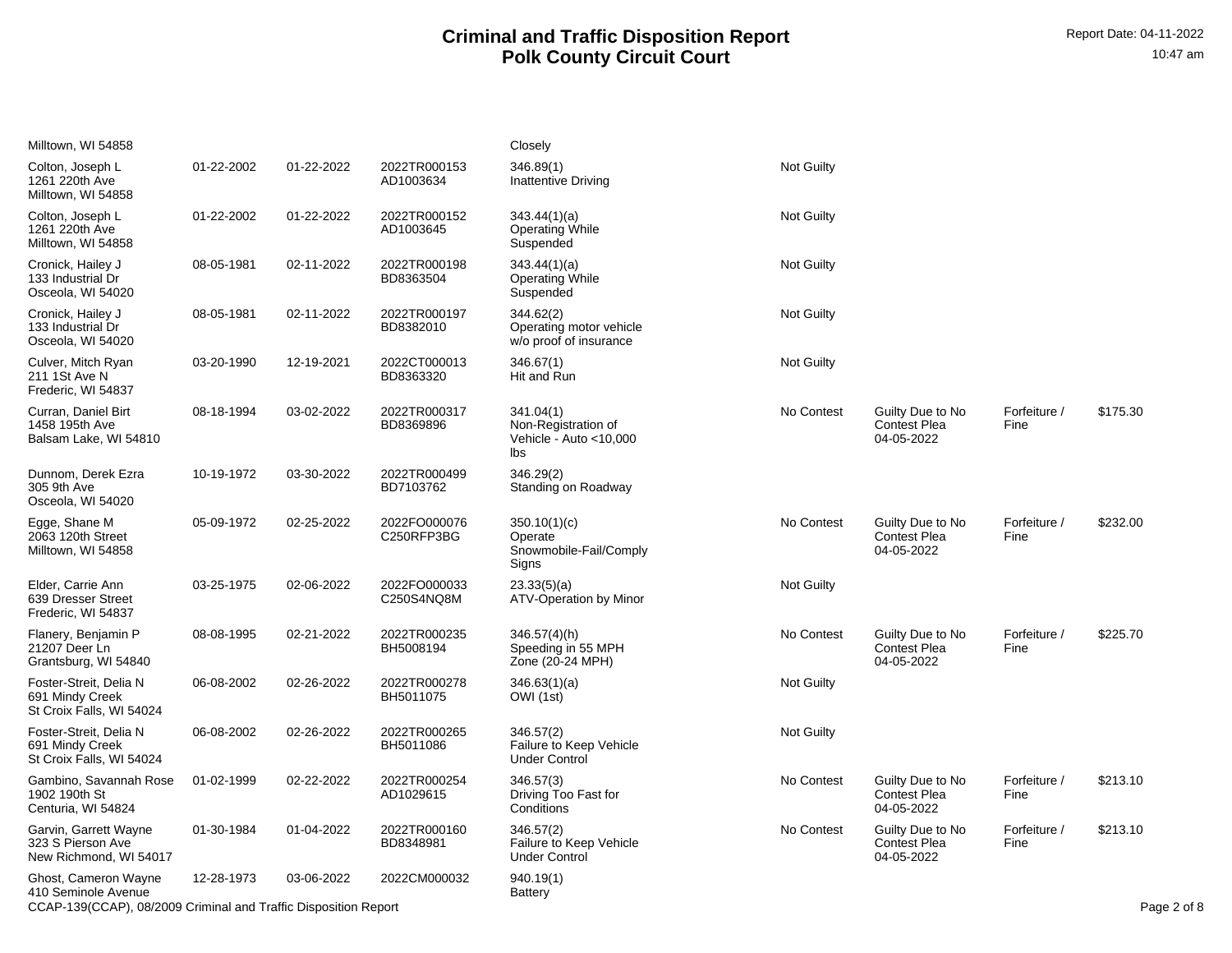| Osceola, WI 54020                                                                   |            |            |                            | [968.075(1)(a) - Domestic<br>Abuse]                                                              |            |                                                       |                      |                         |
|-------------------------------------------------------------------------------------|------------|------------|----------------------------|--------------------------------------------------------------------------------------------------|------------|-------------------------------------------------------|----------------------|-------------------------|
|                                                                                     |            | 03-06-2022 | 2022CM000032               | 947.01(1)<br><b>Disorderly Conduct</b><br>$[968.075(1)(a) -$ Domestic<br>Abuse]                  |            |                                                       |                      |                         |
|                                                                                     |            | 03-07-2022 | 2022CM000032               | 947.01(1)<br><b>Disorderly Conduct</b><br>$[968.075(1)(a) -$ Domestic<br>Abuse]                  |            |                                                       |                      |                         |
| Gratton, Joel Vincent<br>7640 386th Street<br>North Branch, MN 55056                | 08-26-1983 | 02-27-2022 | 2022FO000077<br>C250RFP3BL | 350.12(3j)(a)2<br>Operate Snowmobile w/o<br><b>Trail Sticker</b>                                 | No Contest | Guilty Due to No<br><b>Contest Plea</b><br>04-05-2022 | Forfeiture /<br>Fine | \$232.00                |
| Greiner, Nikki L<br>317 S 4Th St<br>Luck, WI 54853                                  | 12-28-1979 | 04-01-2022 | 2022CF000138               | 961.41(3g)(g)<br>Possession of<br>Methamphetamine<br>$[939.62(1)(b) - Repeated]$                 |            |                                                       |                      |                         |
|                                                                                     |            | 04-01-2022 | 2022CF000138               | 961.573(1)<br>Possess Drug<br>Paraphernalia<br>$[939.62(1)(a) - Repeated]$                       |            |                                                       |                      |                         |
|                                                                                     |            | 04-01-2022 | 2022CF000138               | 946.49(1)(b)<br>Bail Jumping-Felony<br>$[939.62(1)(b) - Repeated]$                               |            |                                                       |                      |                         |
|                                                                                     |            | 04-01-2022 | 2022CF000138               | 943.201(2)(b)<br>Misappropriate ID Info -<br><b>Avoid Penalty</b><br>$[939.62(1)(b) - Repeated]$ |            |                                                       |                      |                         |
| Halverinen, Heidi Marie<br>5275 393rd Ave W<br>Dalbo, MN 55017                      | 07-09-1996 | 02-26-2022 | 2022FO000078<br>C250RFP3BH | 350.12(3j)(a)2<br>Operate Snowmobile w/o<br><b>Trail Sticker</b>                                 | No Contest | Guilty Due to No<br><b>Contest Plea</b><br>04-05-2022 | Forfeiture /<br>Fine | \$232.00                |
| Hanson-Wall, Anthony J<br>506 Polk Ave N<br>Frederic, WI 54837                      | 07-05-2001 | 04-01-2022 | 2022CF000145               | 961.41(3g)(g)<br>Possession of<br>Methamphetamine                                                |            |                                                       |                      |                         |
|                                                                                     |            | 04-01-2022 | 2022CF000145               | 946.41(1)<br>Resisting or Obstructing<br>an Officer                                              |            |                                                       |                      |                         |
|                                                                                     |            | 04-01-2022 | 2022CF000145               | 961.573(1)<br>Possess Drug<br>Paraphernalia                                                      |            |                                                       |                      |                         |
|                                                                                     |            | 04-01-2022 | 2022CF000145               | 946.49(1)(b)<br>Bail Jumping-Felony                                                              |            |                                                       |                      |                         |
|                                                                                     |            | 04-01-2022 | 2022CF000145               | 946.49(1)(b)<br>Bail Jumping-Felony                                                              |            |                                                       |                      |                         |
|                                                                                     |            | 04-01-2022 | 2022CF000145               | 946.49(1)(b)<br><b>Bail Jumping-Felony</b>                                                       |            |                                                       |                      |                         |
| Hauer, Terry Lee<br>CCAP-139(CCAP), 08/2009 Criminal and Traffic Disposition Report | 09-15-1966 | 02-19-2022 | 2022FO000059               | 23.33(6)(i)                                                                                      | No Contest | Guilty Due to No                                      | Forfeiture /         | \$162.70<br>Page 3 of 8 |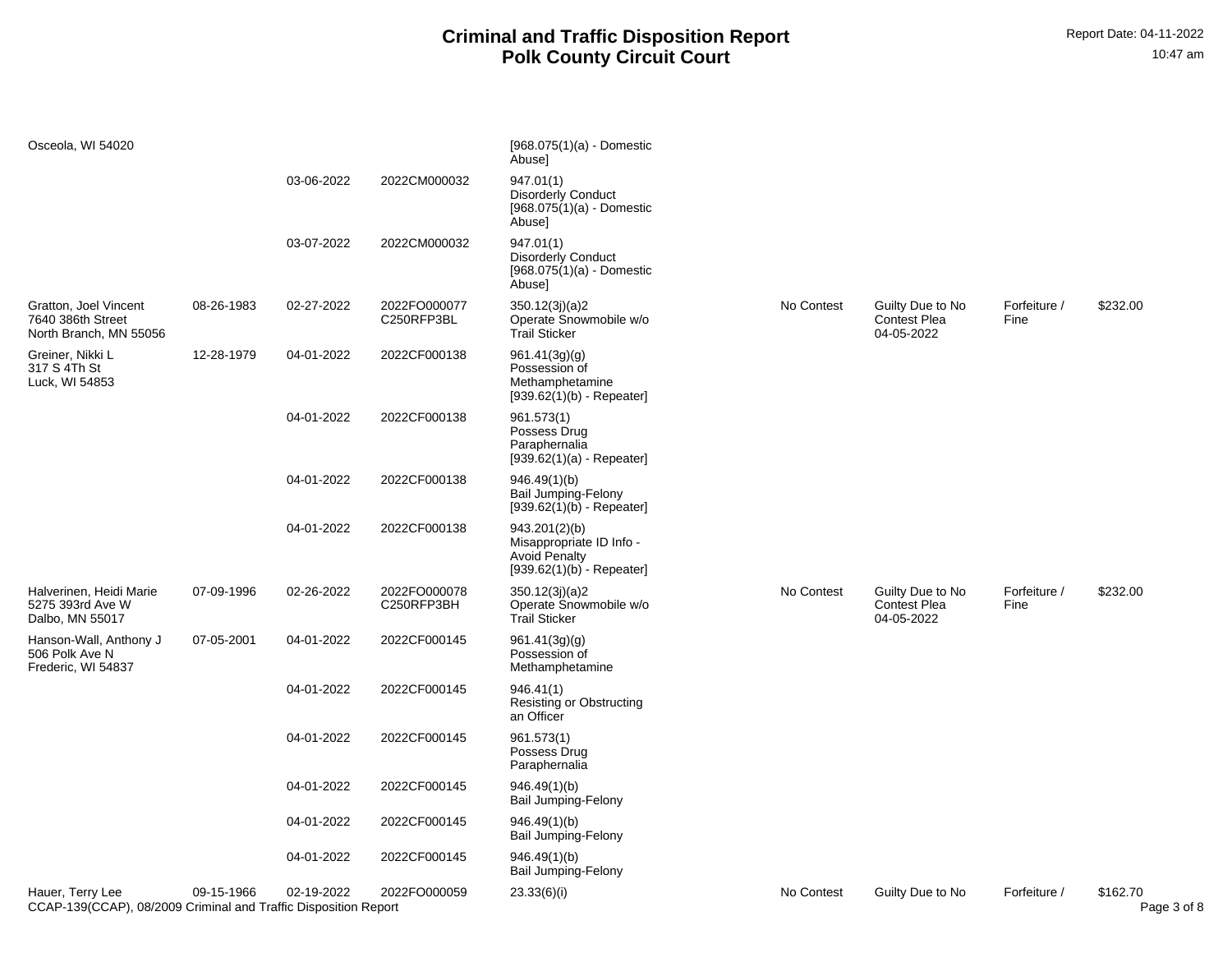| 1859 136th St<br>Balsam Lake, WI 54810                                           |            |            | C250RLM7XB                 | Operate UTV w/out Each<br>Person Wearing Required<br>Safety Belt       |            | <b>Contest Plea</b><br>04-05-2022                        | Fine                                                                                       |             |
|----------------------------------------------------------------------------------|------------|------------|----------------------------|------------------------------------------------------------------------|------------|----------------------------------------------------------|--------------------------------------------------------------------------------------------|-------------|
| Herper, Toni L.<br>306 Main Street W<br>Milltown, WI 54858                       | 04-18-1960 | 02-10-2022 | 2022TR000334<br>BH9486326  | 346.89(3)(a)<br><b>Texting While Driving</b>                           | No Contest | Guilty Due to No<br><b>Contest Plea</b><br>04-05-2022    | Forfeiture /<br>Fine                                                                       | \$187.90    |
| Hoffman, Jacob Richard<br>1790 180th Street<br>Centuria, WI 54824                | 04-18-2001 | 02-19-2022 | 2022FO000060<br>C250RLM7XC | 23.33(3)(em)<br>Operate UTV w/<br>Passenger Riding in<br>Improper Way  | No Contest | Guilty Due to No<br><b>Contest Plea</b><br>04-05-2022    | Forfeiture /<br>Fine                                                                       | \$232.00    |
| Hornstein, Gabriel L<br>200 Evergreen Dr N<br>Wheeler, WI 54772                  | 09-14-1989 | 08-17-2021 | 2022FO000087               | 53-17.1.b<br><b>County Disorderly</b><br>Conduct                       | Not Guilty |                                                          |                                                                                            |             |
| Johnson, Naomi L<br>205 Birch Street E<br>Frederic, WI 54837                     | 10-11-2000 | 02-09-2022 | 2022TR000285<br>BH9486212  | 346.14(1m)<br>Automobile Following Too<br>Closely                      | No Contest | Guilty Due to No<br><b>Contest Plea</b><br>04-05-2022    | Forfeiture /<br>Fine                                                                       | \$200.50    |
| Kammerud, Sophie<br>Christine<br>432 N Washington St<br>St Croix Falls, WI 54024 | 07-01-2000 | 03-07-2022 | 2022TR000322<br>BH5008581  | 346.57(4)(h)<br>Speeding in 55 MPH<br>Zone (1-10 MPH)                  | No Contest | Guilty Due to No<br><b>Contest Plea</b><br>04-05-2022    | Forfeiture /<br>Fine                                                                       | \$175.30    |
| Klein, Toby J<br>1884 98th Avenue<br>Dresser, WI 54009                           | 05-18-1982 | 02-24-2022 | 2022TR000277<br>BH412271-6 | 346.63(1)(b)<br>Operating w/ PAC<br>$>=0.08, <0.15$ (1st)              |            | Dismissed on<br><b>Prosecutor's Motion</b><br>04-05-2022 |                                                                                            |             |
| Klein, Toby J<br>1884 98th Avenue<br>Dresser, WI 54009                           | 05-18-1982 | 02-24-2022 | 2022TR000276<br>BH412270-5 | 346.63(1)(a)<br>OWI (1st)                                              | No Contest | Guilty Due to No<br><b>Contest Plea</b><br>04-05-2022    | Forfeiture /<br>Fine<br><b>DOT License</b><br>Revoked 6<br>Months<br>Alcohol<br>assessment | \$811.50    |
| Lawrence, Brock Alan<br>130 Belmont Street<br>Osceola, WI 54020                  | 12-19-1990 | 02-06-2022 | 2022TR000213<br>BH9486175  | 343.44(1)(b)<br><b>Operating While Revoked</b><br>(Forfeiture 1st)     | Not Guilty |                                                          |                                                                                            |             |
| Lawrence, Brock Alan<br>130 Belmont Street<br>Osceola, WI 54020                  | 12-19-1990 | 02-06-2022 | 2022TR000212<br>BH9486186  | 346.05(1)<br><b>Operating Left of Center</b>                           | Not Guilty |                                                          |                                                                                            |             |
| Lawrence, Brock Alan<br>130 Belmont Street<br>Osceola, WI 54020                  | 12-19-1990 | 02-06-2022 | 2022TR000211<br>BH9486190  | 346.57(2)<br>Failure to Keep Vehicle<br><b>Under Control</b>           | Not Guilty |                                                          |                                                                                            |             |
| Lawrence, Brock Alan<br>130 Belmont Street<br>Osceola, WI 54020                  | 12-19-1990 | 02-06-2022 | 2022TR000210<br>BH9486201  | 346.57(3)<br>Driving Too Fast for<br>Conditions                        | Not Guilty |                                                          |                                                                                            |             |
| Lindoo, Derek Jon<br>915 150th Ave<br>Balsam Lake, WI 54810                      | 05-03-1976 | 02-26-2022 | 2022FO000079<br>C250RFP3BK | 350.095(1)(b)<br>Modify Snowmobile to<br><b>Exceed Noise Emissions</b> | Not Guilty |                                                          |                                                                                            |             |
| Madsen, Kennedy L<br>1651 60th Ave<br>Amery, WI 54001                            | 05-24-2000 | 01-15-2022 | 2022TR000124<br>BD8381785  | 343.05(3)(a)<br>Operate w/o Valid<br>License (1st Violation)           | No Contest | Guilty Due to No<br><b>Contest Plea</b><br>04-05-2022    | Forfeiture /<br>Fine                                                                       | \$200.50    |
| CCAP-139(CCAP), 08/2009 Criminal and Traffic Disposition Report                  |            |            |                            |                                                                        |            |                                                          |                                                                                            | Page 4 of 8 |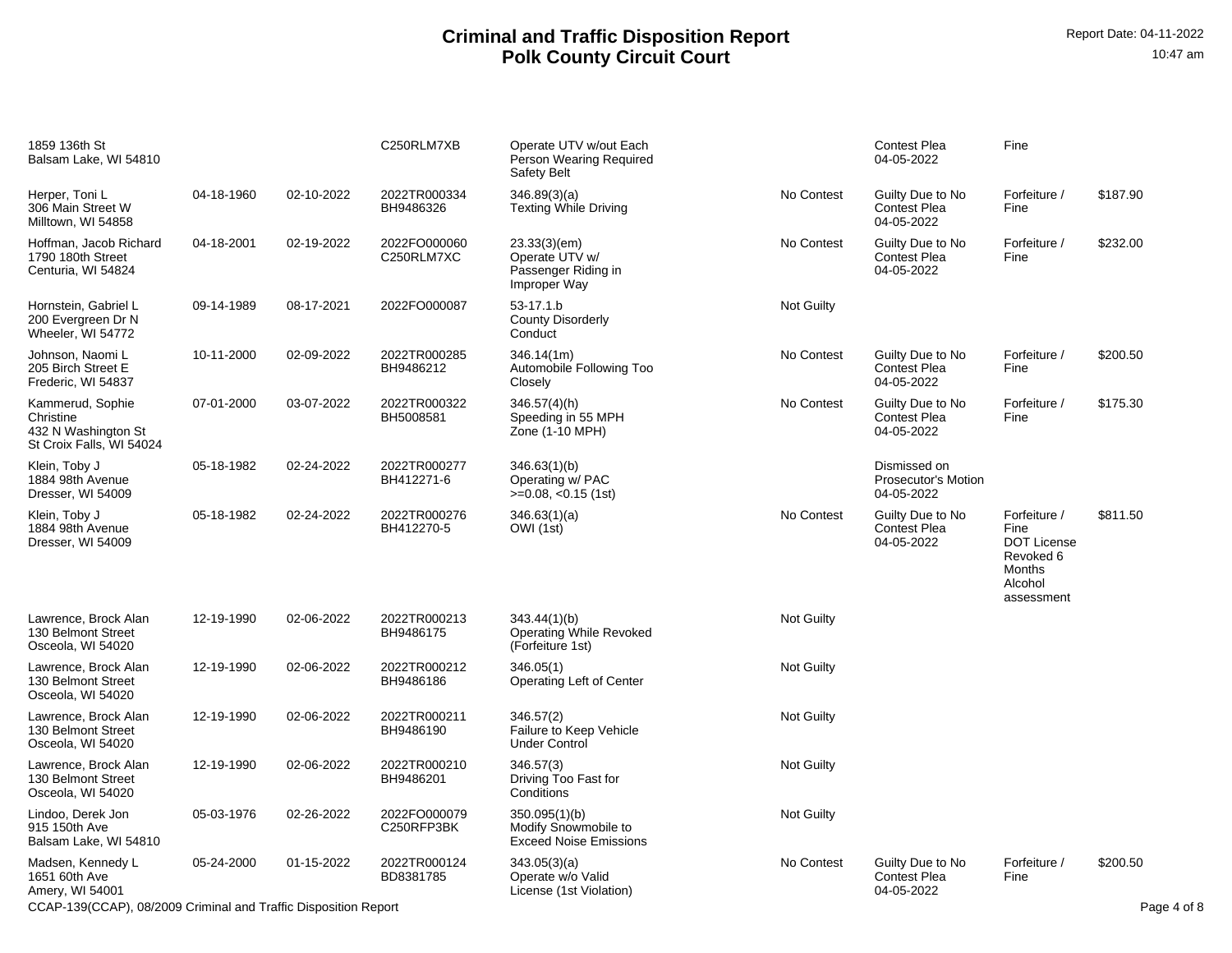| Madsen, Kennedy L<br>1651 60th Ave<br>Amery, WI 54001               | 05-24-2000 | 01-15-2022 | 2022TR000123<br>BD8381796  | 346.57(2)<br>Failure to Keep Vehicle<br><b>Under Control</b>                     | No Contest        | Guilty Due to No<br><b>Contest Plea</b><br>04-05-2022 | Forfeiture /<br>Fine | \$213.10 |
|---------------------------------------------------------------------|------------|------------|----------------------------|----------------------------------------------------------------------------------|-------------------|-------------------------------------------------------|----------------------|----------|
| Madsen, Kennedy L<br>1651 60th Ave<br>Amery, WI 54001               | 05-24-2000 | 01-15-2022 | 2022TR000122<br>BD8381800  | 346.70(1)<br>Failure of Operator to<br>Notify Police of Accident                 | No Contest        | Guilty Due to No<br><b>Contest Plea</b><br>04-05-2022 | Forfeiture /<br>Fine | \$389.50 |
| Major, Brando J<br>205 E North Ave<br>Luck, WI 54853                | 01-16-1995 | 02-19-2022 | 2022TR000226<br>BH9486245  | 343.44(1)(b)<br><b>Operating While Revoked</b><br>(Forfeiture 1st)               | No Contest        | Guilty Due to No<br><b>Contest Plea</b><br>04-05-2022 | Forfeiture /<br>Fine | \$200.50 |
| McQuade, Michael Roy<br>18173 Two Creek Rd<br>Brook Park, MN 55007  | 04-06-1976 | 11-14-2020 | 2021CF000157               | 961.41(3g)(g)<br>Possession of<br>Methamphetamine                                |                   |                                                       |                      |          |
|                                                                     |            | 11-14-2020 | 2021CF000157               | 961.573(1)<br>Possess Drug<br>Paraphernalia                                      |                   |                                                       |                      |          |
| Mckean, James Joseph<br>845 143rd St<br>Amery, WI 54001             | 03-06-1967 | 02-23-2022 | 2022TR000239<br>BH5009760  | 346.57(2)<br>Failure to Keep Vehicle<br><b>Under Control</b>                     | No Contest        | Guilty Due to No<br><b>Contest Plea</b><br>04-05-2022 | Forfeiture /<br>Fine | \$213.10 |
| Norman, Kim Laurie<br>1615 Cottage Grove Ave E<br>St Paul, MN 55106 | 02-08-1960 | 04-04-2022 | 2022FO000101               | 53-17.1.i<br>Possession of THC                                                   | <b>Not Guilty</b> |                                                       |                      |          |
|                                                                     |            | 04-04-2022 | 2022FO000101               | $53 - 17.1$ .<br>County Possession of<br>Paraphernalia                           | <b>Not Guilty</b> |                                                       |                      |          |
| Parks. Dawson W<br>357 Horsmann Ave<br>Dresser, WI 54009            | 03-12-2004 | 02-19-2022 | 2022FO000065<br>C250RFP3BC | 350.095(1)(b)<br>Modify Snowmobile to<br><b>Exceed Noise Emissions</b>           | Not Guilty        |                                                       |                      |          |
| Peterson, Aaron J<br>N12811a Cnty Rd V<br>Boyceville, WI 54725      | 05-26-1989 | 01-15-2022 | 2022TR000086<br>AD1003590  | 346.57(4)(h)<br>Speeding in 55 MPH<br>Zone (25-29 MPH)                           | No Contest        | Guilty Due to No<br><b>Contest Plea</b><br>04-05-2022 | Forfeiture /<br>Fine | \$250.90 |
| Peterson, Jazmine Rose<br>1715 40th Ave<br>Amery, WI 54001          | 09-22-1999 | 04-01-2022 | 2022CF000141               | 961.41(3g)(g)<br>Possession of<br>Methamphetamine<br>$[939.62(1)(b) - Repeated]$ |                   |                                                       |                      |          |
|                                                                     |            | 04-01-2022 | 2022CF000141               | 961.573(1)<br>Possess Drug<br>Paraphernalia<br>$[939.62(1)(a) - Repeated]$       |                   |                                                       |                      |          |
| Reid, Zacary Derek<br>22660 State Rd 48<br>Grantsburg, WI 54840     | 09-06-1985 | 11-16-2021 | 2022TR000162<br>BD8376480  | 346.63(1)(b)<br>Operating w/ $PAC >=0.15$<br>(1st)                               | <b>Not Guilty</b> |                                                       |                      |          |
| Reitz, Deanna K<br>416 Milltown Ave No<br>Milltown, WI 54858        | 01-22-1989 | 02-26-2022 | 2022CF000149               | 943.20(1)(a)<br>Theft-Movable Property<br>>\$10,000-\$100,000                    |                   |                                                       |                      |          |
|                                                                     |            | 02-26-2022 | 2022CF000149               | 943.201(2)(a)<br>Misappropriate ID Info -<br><b>Obtain Money</b>                 |                   |                                                       |                      |          |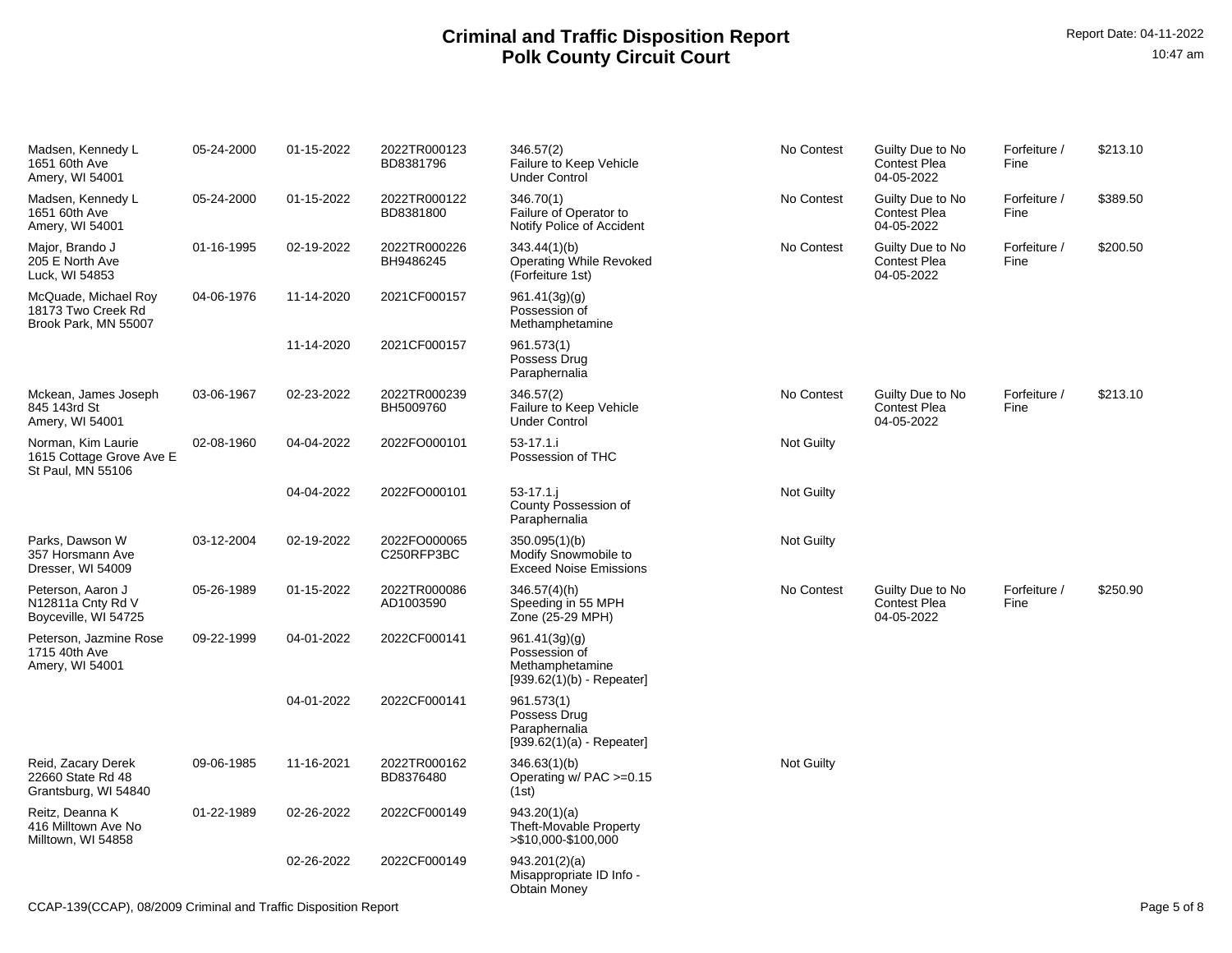|                                                                                              |            | 02-26-2022 | 2022CF000149               | 946.49(1)(b)<br><b>Bail Jumping-Felony</b>                                       |                   |                                                       |                      |          |
|----------------------------------------------------------------------------------------------|------------|------------|----------------------------|----------------------------------------------------------------------------------|-------------------|-------------------------------------------------------|----------------------|----------|
| Rosenbush, Elizabeth Jean 06-21-1998<br>1279 Bur Oak Ln Unit 2<br>Saint Croix Fall, WI 54024 |            | 01-15-2022 | 2022TR000087<br>BH4122226  | 344.62(1)<br>Operating a motor vehicle<br>w/o insurance                          | No Contest        | Guilty Due to No<br>Contest Plea<br>04-05-2022        | Forfeiture /<br>Fine | \$200.50 |
| Ruff. Chad E<br>120 Polk Ave<br>Clayton, WI 54004                                            | 06-28-1977 | 02-19-2022 | 2022TR000231<br>BD8376502  | 346.63(1)(a)<br>OWI (1st)                                                        | <b>Not Guilty</b> |                                                       |                      |          |
| Ruff, Chad E<br>120 Polk Ave<br>Clayton, WI 54004                                            | 06-28-1977 | 02-19-2022 | 2022TR000230<br>BH5011510  | 346.57(2)<br>Failure to Keep Vehicle<br><b>Under Control</b>                     | <b>Not Guilty</b> |                                                       |                      |          |
| Ruff, Chad E<br>120 Polk Ave<br>Clayton, WI 54004                                            | 06-28-1977 | 02-19-2022 | 2022TR000229<br>BH5011521  | 343.05(3)(a)<br>Operate w/o Valid<br>License (1st Violation)                     | Not Guilty        |                                                       |                      |          |
| Ruff. Chad E<br>120 Polk Ave<br>Clayton, WI 54004                                            | 06-28-1977 | 02-19-2022 | 2022TR000228<br>BH5011532  | 346.935(3)<br>Keep Open Intoxicants in<br>MV-Driver                              | <b>Not Guilty</b> |                                                       |                      |          |
| Schallenberger, Randy A<br>208 1st Ave N<br>Frederic, WI 54837                               | 01-17-1984 | 02-27-2022 | 2022FO000080<br>C250RFP3BM | 350.10(1)(c)<br>Operate<br>Snowmobile-Fail/Comply<br>Signs                       | Not Guilty        |                                                       |                      |          |
| Schroeder, Jason Otto<br>1727b 35th Ave<br>Osceola, WI 54020                                 | 03-05-1971 | 02-25-2022 | 2022FO000081<br>C250RFP3BF | 350.10(1)(c)<br>Operate<br>Snowmobile-Fail/Comply<br>Signs                       | No Contest        | Guilty Due to No<br>Contest Plea<br>04-05-2022        | Forfeiture /<br>Fine | \$232.00 |
| Shilts, Rodney G<br>1774 176th Street<br>New Richmond, WI 54017                              | 10-05-1963 | 02-25-2022 | 2022FO000082<br>C250RFP3BD | 350.10(1)(c)<br>Operate<br>Snowmobile-Fail/Comply<br>Signs                       | No Contest        | Guilty Due to No<br><b>Contest Plea</b><br>04-05-2022 | Forfeiture /<br>Fine | \$232.00 |
| Sladky, Michael James<br>1069 Anza Ave<br>Vista, CA 92084                                    | 09-04-1980 | 06-10-2021 | 2022TR000496<br>BD8381321  | 346.63(1)(am)<br>Operate with Restricted<br><b>Controlled Substance</b><br>(1st) |                   |                                                       |                      |          |
| Slanina, Dylan M<br>1937 Oscar Ln<br>Balsam Lake, WI 54810                                   | 01-22-1999 | 01-19-2022 | 2022TR000098<br>BH9486116  | 343.44(1)(a)<br><b>Operating While</b><br>Suspended                              | No Contest        | Guilty Due to No<br><b>Contest Plea</b><br>04-05-2022 | Forfeiture /<br>Fine | \$200.50 |
| Stanhope, Cory S<br>1239 County Rd H #19<br>New Richmond, WI 54017                           | 08-23-1993 | 01-29-2022 | 2022TR000144<br>BD8363482  | 343.44(1)(a)<br><b>Operating While</b><br>Suspended                              | No Contest        | Guilty Due to No<br><b>Contest Plea</b><br>04-05-2022 | Forfeiture /<br>Fine | \$200.50 |
| Stauner, Michael William<br>142 Poplar St<br>Turtle Lake, WI 54889                           | 11-25-1994 | 01-15-2022 | 2022TR000084<br>BD8367004  | 346.05(1)<br><b>Operating Left of Center</b>                                     | <b>Not Guilty</b> |                                                       |                      |          |
| Stauner, Michael W<br>142 Poplar St<br>Turtle Lake, WI 54889                                 | 11-25-1994 | 01-15-2022 | 2022CT000018<br>BD8366982  | 346.63(1)(a)<br>OWI (2nd)                                                        | <b>Not Guilty</b> |                                                       |                      |          |
|                                                                                              |            | 01-15-2022 | 2022CT000018<br>BD8366993  | 346.04(2t)<br>Resisting/Failing to Stop                                          | <b>Not Guilty</b> |                                                       |                      |          |

CCAP-139(CCAP), 08/2009 Criminal and Traffic Disposition Report Page 6 of 8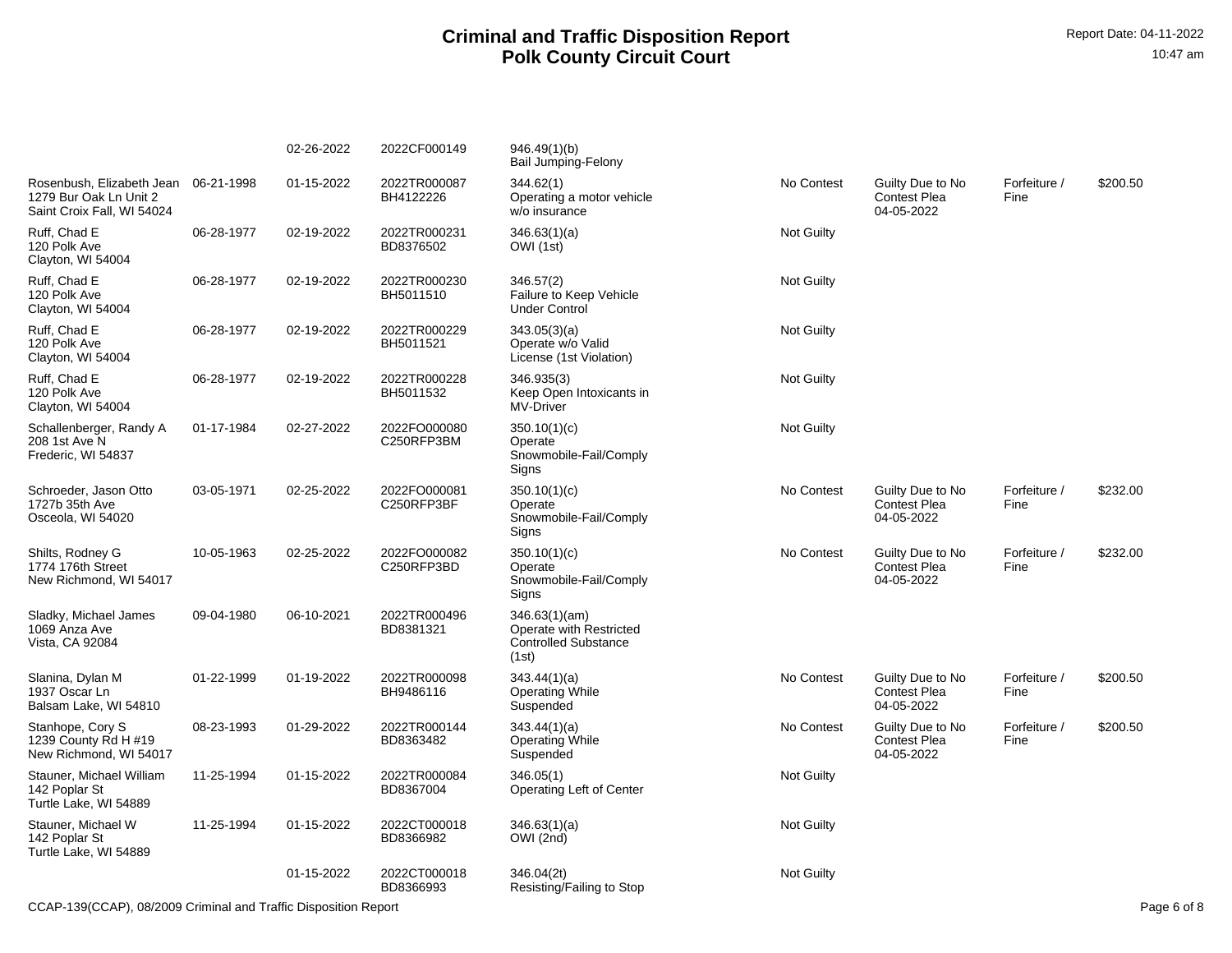|                                                                 |            | 01-15-2022 | 2022CT000018<br>BH4123011 | 346.63(1)(b)<br>Operating w/ PAC (2nd)                      | Not Guilty |                                                       |                      |             |
|-----------------------------------------------------------------|------------|------------|---------------------------|-------------------------------------------------------------|------------|-------------------------------------------------------|----------------------|-------------|
| Steffen, Danielle L<br>200 East 1St Ave<br>Luck, WI 54853       | 11-08-1982 | 04-01-2022 | 2022CF000139              | 961.41(3g)(g)<br>Possession of<br>Methamphetamine           |            |                                                       |                      |             |
|                                                                 |            | 04-01-2022 | 2022CF000139              | 961.573(1)<br>Possess Drug<br>Paraphernalia                 |            |                                                       |                      |             |
|                                                                 |            | 04-01-2022 | 2022CF000139              | 946.49(1)(b)<br><b>Bail Jumping-Felony</b>                  |            |                                                       |                      |             |
|                                                                 |            | 04-01-2022 | 2022CF000139              | 946.49(1)(b)<br><b>Bail Jumping-Felony</b>                  |            |                                                       |                      |             |
|                                                                 |            | 04-01-2022 | 2022CF000139              | 946.49(1)(b)<br><b>Bail Jumping-Felony</b>                  |            |                                                       |                      |             |
|                                                                 |            | 04-01-2022 | 2022CF000139              | 946.49(1)(b)<br><b>Bail Jumping-Felony</b>                  |            |                                                       |                      |             |
|                                                                 |            | 04-01-2022 | 2022CF000139              | 946.49(1)(b)<br><b>Bail Jumping-Felony</b>                  |            |                                                       |                      |             |
|                                                                 |            | 04-01-2022 | 2022CF000139              | 946.49(1)(b)<br><b>Bail Jumping-Felony</b>                  |            |                                                       |                      |             |
| Steffen, Danielle L<br>PO Box 504<br>Luck, WI 54853             | 11-08-1982 | 11-19-2021 | 2022CF000068              | 961.41(1m)(e)3<br>Possess w/<br>Intent-Amphetamine(>10-50g) |            |                                                       |                      |             |
|                                                                 |            | 11-19-2021 | 2022CF000068              | 946.49(1)(b)<br><b>Bail Jumping-Felony</b>                  |            |                                                       |                      |             |
|                                                                 |            | 11-19-2021 | 2022CF000068              | 946.49(1)(b)<br><b>Bail Jumping-Felony</b>                  |            |                                                       |                      |             |
|                                                                 |            | 11-19-2021 | 2022CF000068              | 946.49(1)(b)<br><b>Bail Jumping-Felony</b>                  |            |                                                       |                      |             |
|                                                                 |            | 11-19-2021 | 2022CF000068              | 946.49(1)(b)<br><b>Bail Jumping-Felony</b>                  |            |                                                       |                      |             |
|                                                                 |            | 11-19-2021 | 2022CF000068              | 961.41(3g)(g)<br>Possession of<br>Methamphetamine           |            |                                                       |                      |             |
|                                                                 |            | 11-19-2021 | 2022CF000068              | 961.573(1)<br>Possess Drug<br>Paraphernalia                 |            |                                                       |                      |             |
| Still, Matthew David<br>213 260th Street<br>Osceola, WI 54020   | 03-17-1993 | 07-17-2021 | 2022FO000067              | 53-17.1.i<br>Possession of THC                              | Guilty     | Guilty Due to No<br><b>Contest Plea</b><br>04-05-2022 | Forfeiture /<br>Fine | \$263.50    |
|                                                                 |            | 07-17-2021 | 2022FO000067              | 53-17.1.i<br>County Possession of<br>Paraphernalia          |            | Dismissed on<br>Prosecutor's Motion<br>04-05-2022     |                      |             |
| Stoner, Anthony J<br>675 85th St                                | 03-06-1984 | 04-01-2022 | 2022CF000140              | 941.29(1m)(b)<br>Possess                                    |            |                                                       |                      |             |
| CCAP-139(CCAP), 08/2009 Criminal and Traffic Disposition Report |            |            |                           |                                                             |            |                                                       |                      | Page 7 of 8 |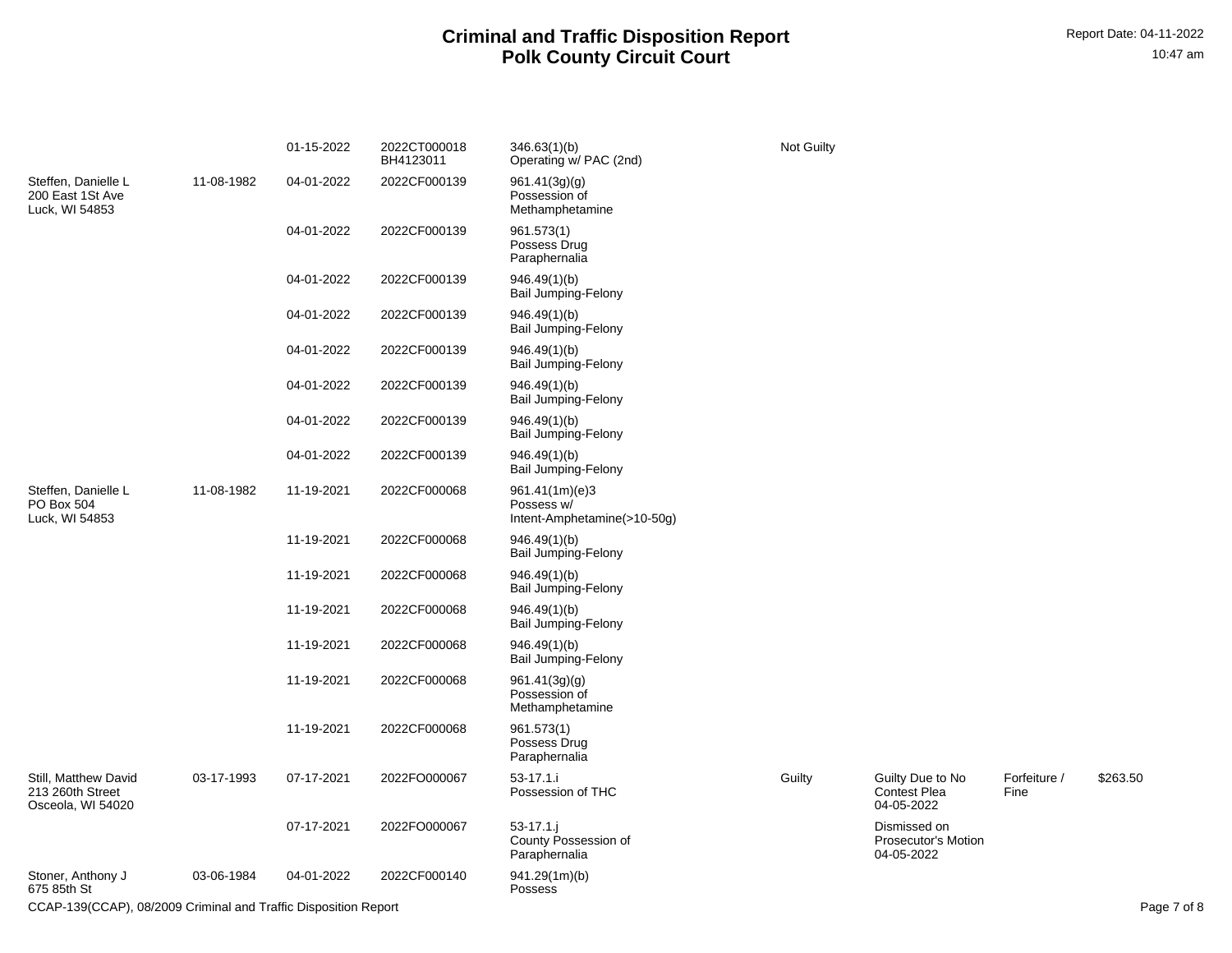| Amery, WI 54001                                                     |            |            |                            | Firearm-Convicted of<br>Out-of-State Felony                                                           |                         |                                                          |                      |          |
|---------------------------------------------------------------------|------------|------------|----------------------------|-------------------------------------------------------------------------------------------------------|-------------------------|----------------------------------------------------------|----------------------|----------|
| Thatcher, Anne Ruth<br>2633 61st St<br>Frederic, WI 54837           | 11-09-1966 | 11-19-2021 | 2022TR000125<br>BD8381704  | 346.63(1)(b)<br>Operating w/ PAC >=0.15<br>(1st)                                                      | Not guilty -<br>written |                                                          |                      |          |
| Tucker, Mark J<br>2048 160th Ave<br>St Croix Falls, WI 54024        | 12-03-1981 | 01-15-2022 | 2022TR000089<br>AD1003601  | 343.44(1)(b)<br><b>Operating While Revoked</b><br>(Forfeiture 1st)                                    | No Contest              | Guilty Due to No<br><b>Contest Plea</b><br>04-05-2022    | Forfeiture /<br>Fine | \$200.50 |
| Tucker, Mark J<br>2048 160th Ave<br>St Croix Falls, WI 54024        | 12-03-1981 | 01-15-2022 | 2022TR000088<br>AD1003612  | 347.48(2m)(b)<br><b>Vehicle Operator</b><br><b>Fail/Wear Seat Belt</b>                                |                         | Dismissed on<br><b>Prosecutor's Motion</b><br>04-05-2022 |                      |          |
| Volgren, Elijah Jeremy<br>1529 113th St<br>Balsam Lake, WI 54810    | 04-27-2004 | 02-19-2022 | 2022FO000061<br>C250RLM7X9 | 23.33(2)(a)<br>Operate All-Terrain<br>Vehicle or Utility Terrain<br>Vehicle w/o Valid<br>Registration | No Contest              | Guilty Due to No<br><b>Contest Plea</b><br>04-05-2022    | Forfeiture /<br>Fine | \$232.00 |
| Walsh, Benjamin G J<br>2126 Bone Lake Dr W<br>Milltown, WI 54858    | 01-04-1991 | 02-26-2022 | 2022FO000083<br>C250RFP3BJ | 350.05(2)(a)<br>Operate Snowmobile w/o<br>Safety Cert.                                                | No Contest              | Guilty Due to No<br><b>Contest Plea</b><br>04-05-2022    | Forfeiture /<br>Fine | \$232.00 |
| White, Dalton J<br>1635 345Th Ave<br>Frederic, WI 54837             | 09-30-1996 | 12-17-2021 | 2022FO000066               | $53 - 17.1$ .<br>Possession of THC                                                                    | No Contest              | Guilty Due to No<br><b>Contest Plea</b><br>04-05-2022    | Forfeiture /<br>Fine | \$263.50 |
|                                                                     |            | 12-17-2021 | 2022FO000066               | $53 - 17.1$ .<br>County Possession of<br>Paraphernalia                                                |                         | Dismissed on<br>Prosecutor's Motion<br>04-05-2022        |                      |          |
| Whittaker, Brandon J<br>2082 70th Ave<br>Osceola, WI 54020          | 01-25-1989 | 01-18-2022 | 2022TR000093<br>BH9486105  | 346.46(1)<br>Fail/Stop at Stop Sign                                                                   | No Contest              | Guilty Due to No<br><b>Contest Plea</b><br>04-05-2022    | Forfeiture /<br>Fine | \$175.30 |
| Wolbersen, Joseph D<br>379 Peterson Dr Apt 104<br>Dresser, WI 54009 | 05-12-1990 | 02-24-2022 | 2022TR000268<br>BH5009771  | 346.57(2)<br>Failure to Keep Vehicle<br><b>Under Control</b>                                          | No Contest              | Guilty Due to No<br><b>Contest Plea</b><br>04-05-2022    | Forfeiture /<br>Fine | \$213.10 |
| Woolley, Anthony Gregory<br>603 Summit St #1<br>Osceola, WI 54020   | 11-24-1987 | 04-04-2022 | 2022CF000148               | 943.50(1m)(b)<br>Retail Theft - Intentionally<br>Take > \$500 - \$5000)                               |                         |                                                          |                      |          |